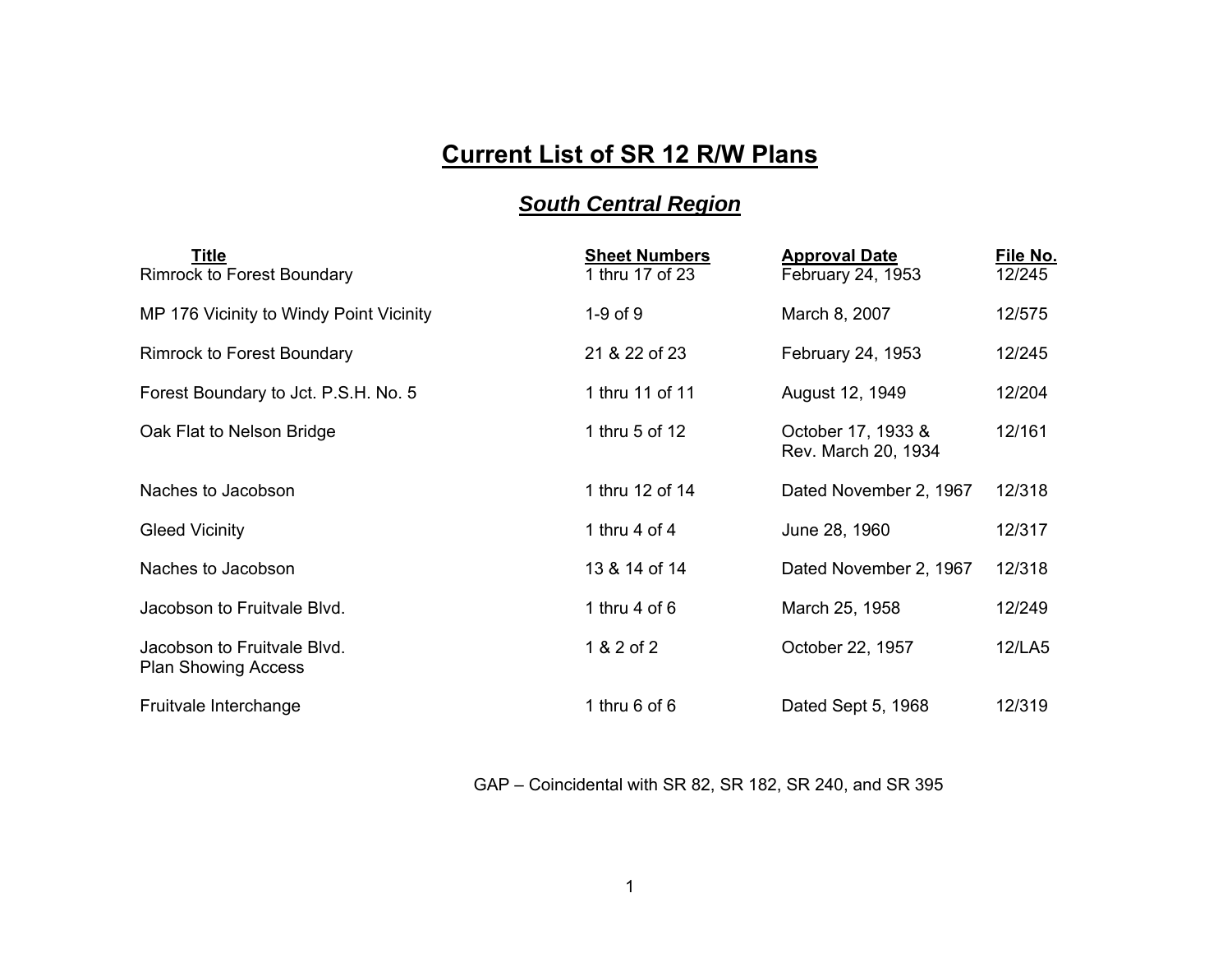| Pasco: East Lewis Street Interchange         | 1 thru 8 of 8     | November 17, 1995                      | 12/562 |
|----------------------------------------------|-------------------|----------------------------------------|--------|
| Columbia River to Snake River                | 16 thru 18 of 20  | January 8, 1963                        | 12/328 |
| Snake River To Hanson Loop Road              | 1 thru 9 of 9     | Approved & Adopted<br>March 12, 2004   | 12/568 |
| Hanson Loop Rd. to Attalia Vicinity          | 1 thru 7 of 9     | Approved & Adopted<br>January 18, 2002 | 12/566 |
| Attalia Vicinity To Wallula Townsite         | 1-5, $8.9$ of $9$ | March 4, 2005                          | 12/564 |
| Railroad Crossing 12/606 To Wallula Townsite | 1-4 of 4          | April 29, 2005                         | 12/570 |
| Attalia to Vansycle Canyon                   | 5 thru 14 of 14   | August 1, 1980                         | 12/454 |
| Vansycle Canyon to Walla Walla River         | 1 thru 7 of 7     | December 29, 1959                      | 12/276 |
| <b>Walla Walla River Easterly</b>            | 2 thru 5 of 5     | December 29, 1959                      | 12/275 |
| Nine Mile Hill to Touchet                    | 1 thru $5$ of $6$ | September 5, 1966                      | 12/331 |
| <b>Touchet Vicinity</b>                      | 1 thru 13 of 13   | November 8, 2012                       | 12/578 |
| <b>Touchet to Wallula Road</b>               | 1 thru 21 of 28   | July 13, 1979                          | 12/447 |
| Lowden Vic.                                  | 1 thru 13 of 13   | June 8, 2018                           | 12/579 |
| MP 327.20 to Ireland Rd.                     | 1 thru4 of 4      | Sept. 5, 2006                          | 12/574 |
| Ireland Rd. to Walla Walla                   | 1 thru 20 of 20   | May 19, 2006                           | 12/573 |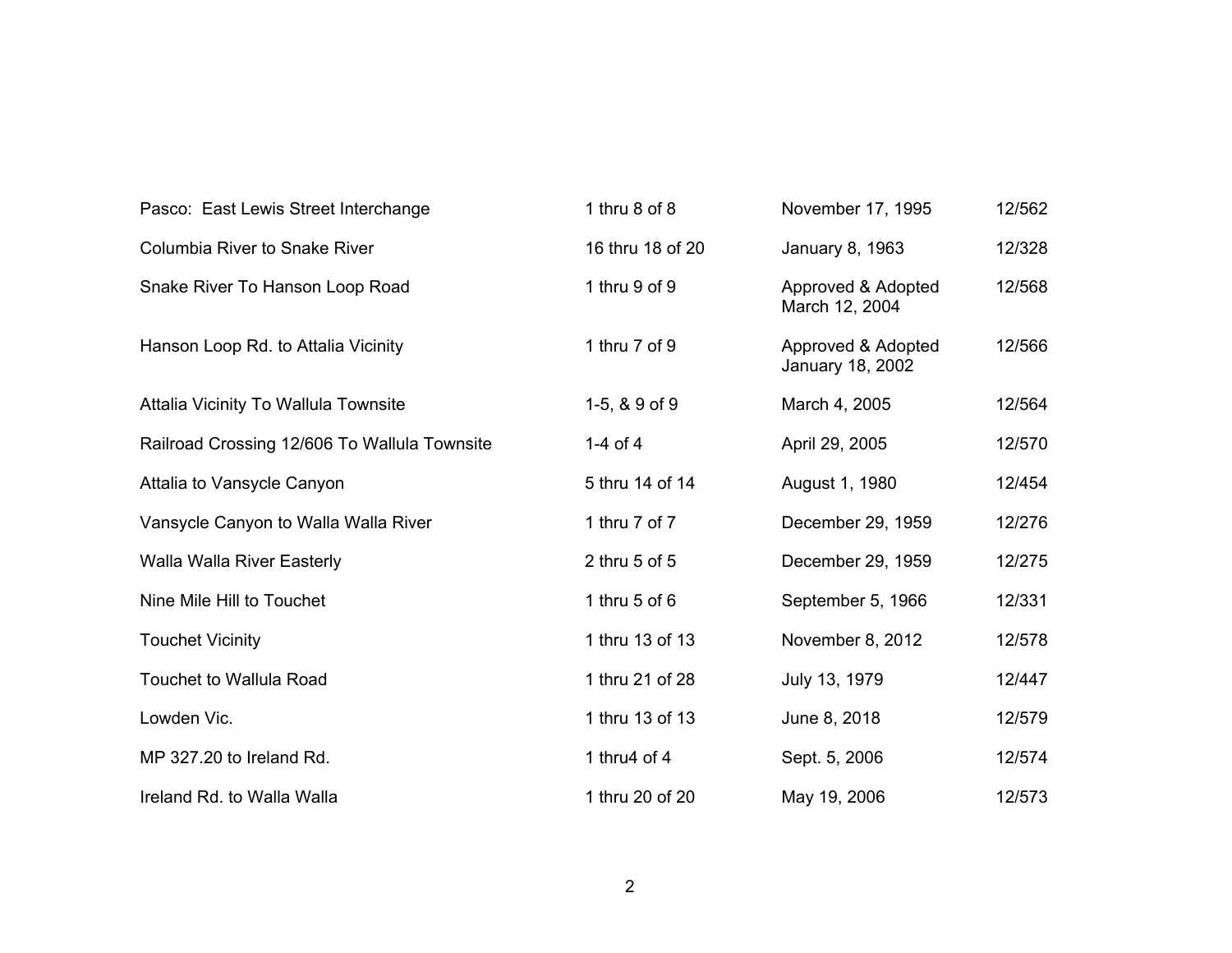| Walla Walla: W. Corp. Limits to<br>Airport Interchange                                         |            | 4 of 14           | January 15, 1970  | 12/332 |
|------------------------------------------------------------------------------------------------|------------|-------------------|-------------------|--------|
| Walla Walla Easterly                                                                           |            | 6 & 7 of 8        | March 10, 1942    | 12/213 |
| MP 342.44 to Mud Creek Road                                                                    |            | 1 thru 14 of 14   | September 1, 1978 | 12/441 |
| Mud Creek Road to Lewiston Road                                                                |            | 1 thru $6$ of $6$ | July 14, 1978     | 12/432 |
| Dixie to Coppei                                                                                |            | 1, 11 & 12 of 12  | March 12, 1925    | 12/100 |
| Dixie to Waitsburg                                                                             |            | 10 thru 16 of 16  | August 3, 1921    | 12/91  |
| Waitsburg: Coppei Creek to Casey Ditch<br>(Beginning of proposed By-Pass never<br>constructed) |            | 1 thru $6$ of $6$ | May 8, 1969       | 12/346 |
|                                                                                                | <b>GAP</b> |                   |                   |        |
| Town of Waitsburg<br><b>Waste Site</b>                                                         |            | $1$ of $1$        | April 6, 1954     | 12/281 |
| Town of Waitsburg                                                                              |            | 1 of 1            | December 22, 1953 | 12/281 |
|                                                                                                | <b>GAP</b> |                   |                   |        |
| <b>Waitsburg East</b>                                                                          |            | 1 thru 3 of 3     | May 31, 1923      | 12/109 |
| Waitsburg: Coppei Creek to Cassey Ditch                                                        |            | 1 thru $6$ of $6$ | May 8, 1969       | 12/346 |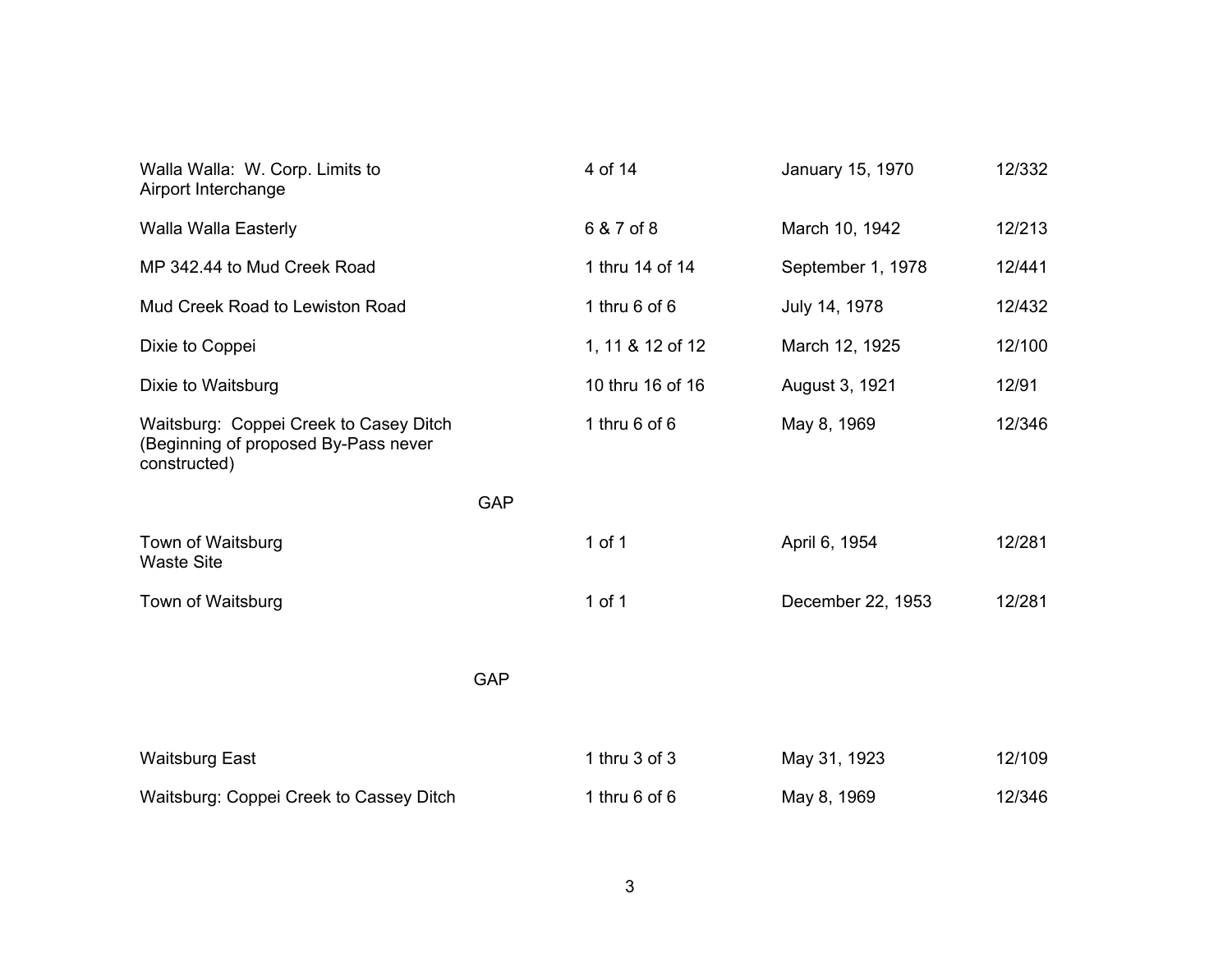(End of proposed By-Pass never constructed)

| Casey Ditch to Dumas   | 1 thru 7 of 8 <sub>.</sub> | June 2, 1954     | 12/234 |
|------------------------|----------------------------|------------------|--------|
| Dumas to Dayton        | 1 thru 8 of 8              | January 30, 1962 | 12/333 |
| Dumas to Dayton Paving | $1, 8 & 9$ of 9            | January 26, 1927 | 12/113 |

game and the contract of the GAP of the GAP of the Second Second Second Second Second Second Second Second Second Second Second Second Second Second Second Second Second Second Second Second Second Second Second Second Sec

| Dayton - North Paving                | 2 thru 10 of 12   | May 10, 1932           | 12/179  |
|--------------------------------------|-------------------|------------------------|---------|
| Jct. SR 126 Vic. to Willow Creek Rd. | 1 thru $9$ of $9$ | Dated November 2, 1973 | 12/394  |
| New Hope to Jackson                  | 1 thru $4$ of $8$ | November 21, 1939      | 12/187  |
| <b>Tucannon River Vicinity</b>       | 1 of 1            | February 18, 1964      | 12/334A |
| New Hope to Jackson                  | 5 thru 8 of 8     | November 21, 1939      | 12/187  |
| Jackson to Dodge                     | 1 thru 10 of 10   | July 7, 1953           | 12/280  |
| Dodge to Pomeroy                     | 1 of 1            | February 10, 1943      | 12/217  |
| SR 127 Dodge to Kuhl Ridge Road      | 1 of $5$          | May 15, 1956           | 127/10  |
| Dodge to Pomeroy                     | 1 thru 6 of 11    | October 17, 1944       | 12/217  |
| <b>Pataha Creek Vicinity</b>         | $1$ of $1$        | June 28, 1982          | 12/265  |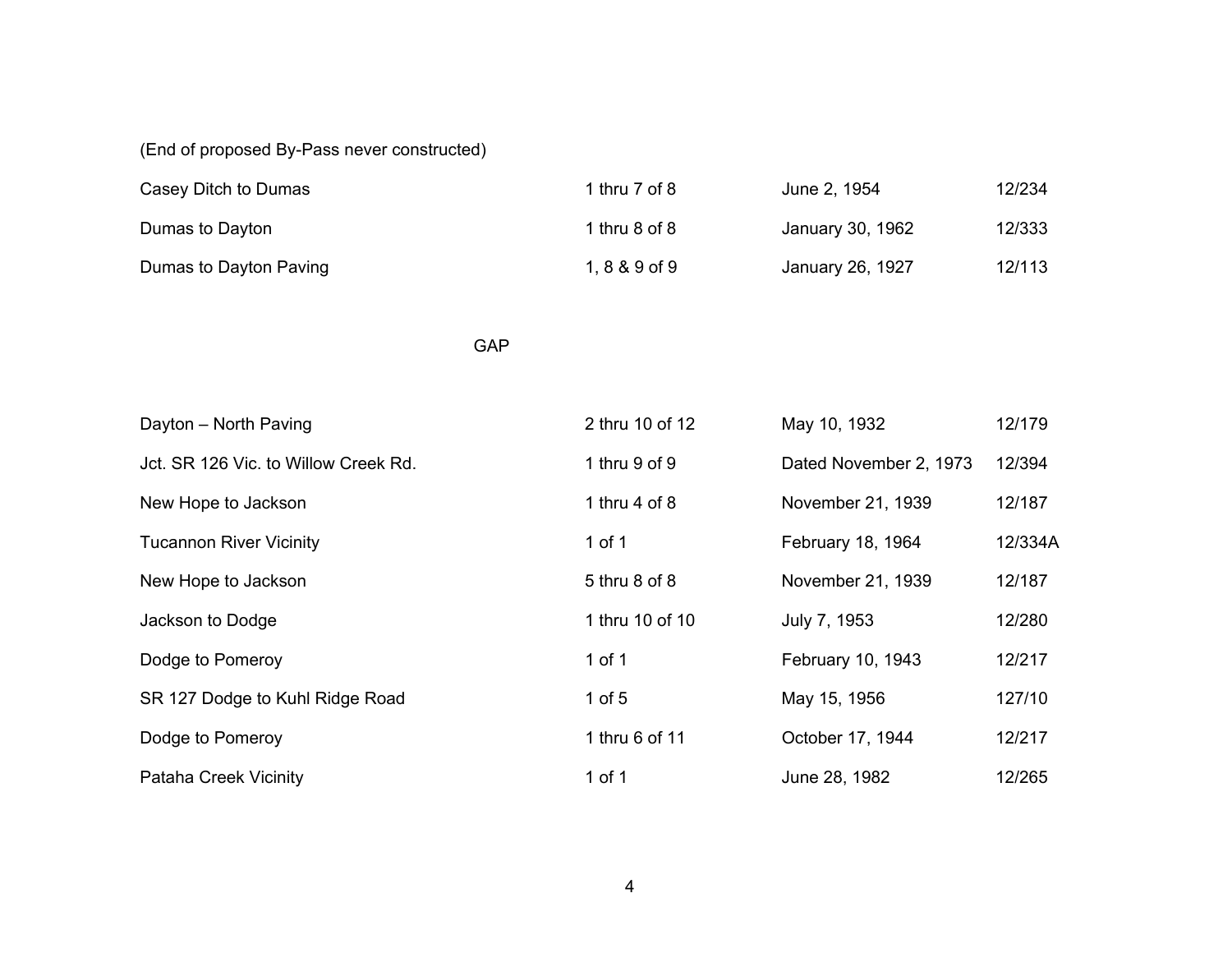| Dodge to Pomeroy                 |            | 7 thru 11 of 11                | October 17, 1944  | 12/217 |
|----------------------------------|------------|--------------------------------|-------------------|--------|
|                                  | <b>GAP</b> |                                |                   |        |
| City Streets in Dayton & Pomeroy |            | $5$ of $6$                     | June 10, 1952     | 12/279 |
|                                  | <b>GAP</b> |                                |                   |        |
| City Streets in Dayton & Pomeroy |            | 6 of 6                         | June 10, 1952     | 12/279 |
|                                  | <b>GAP</b> |                                |                   |        |
| City Of Pomeroy                  |            | 1 of $4$                       | February 10, 1959 | 12/286 |
| Pomeroy: Drainage Easement       |            | 1 of 1                         | August 1, 1961    | 12/236 |
| City of Pomeroy                  |            | 1 thru 4 of 4                  | February 10, 1959 | 12/286 |
| Pomeroy to McKiernan Grade       |            | 1 thru 4 of 4<br>(Plus FA Map) | June 9, 1936      | 12/188 |
| McKiernan Grade to Summit        |            | 1 & 2 of 4                     | May 25, 1937      | 12/189 |